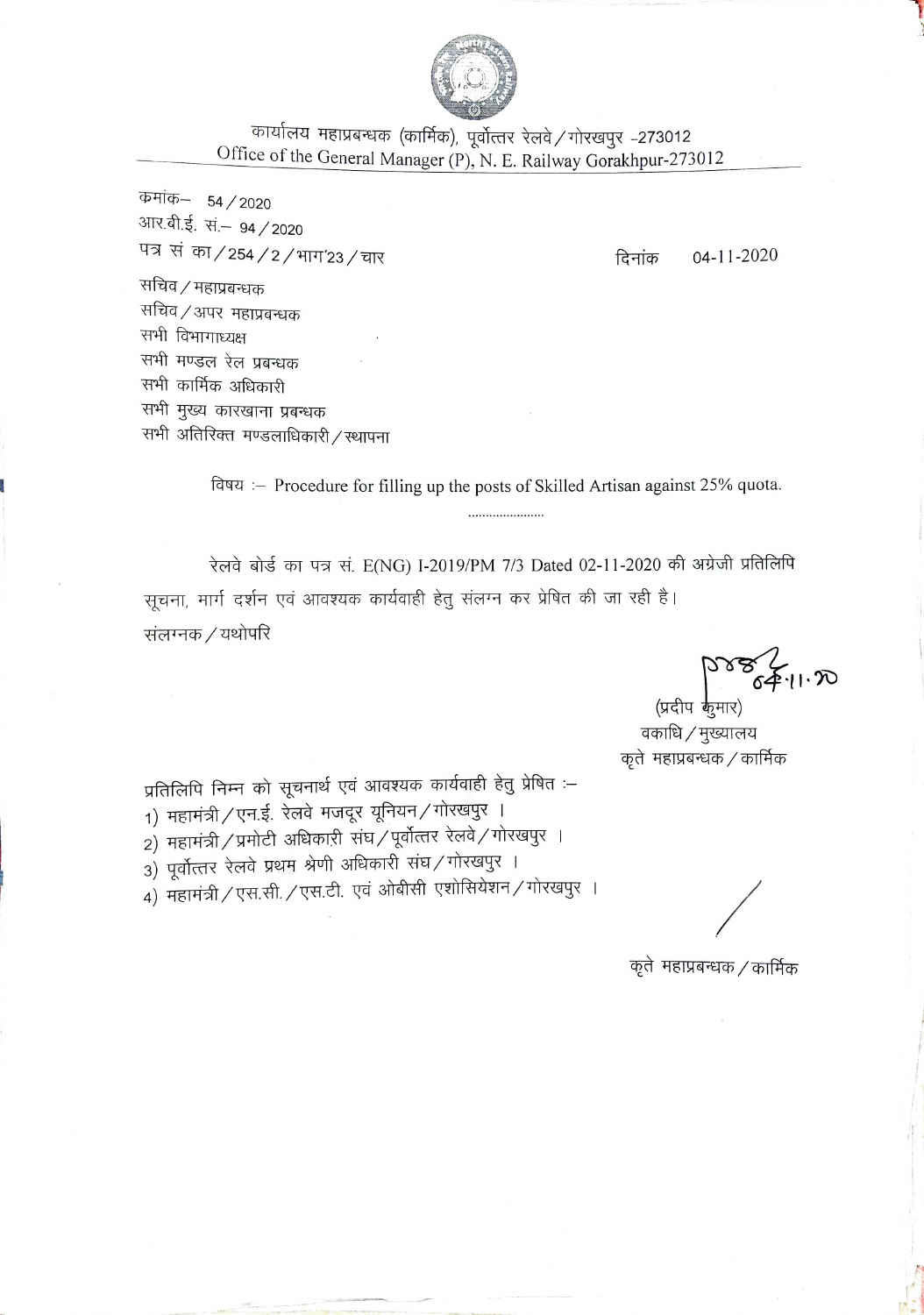

कार्यालय महाप्रबन्धक (कार्मिक), पूर्वोत्तर रेलवे / गोरखपुर -273012 Office of the General Manager (P), N. E. Railway Gorakhpur-273012

कमांक– 54 / 2020 आर.बी.ई. सं.– 94 / 2020 पत्र सं का / 254 / 2 / भाग'23 / चार

04-11-2020 दिनांक

सचिव / महाप्रबन्धक सचिव / अपर महाप्रबन्धक सभी विभागाध्यक्ष सभी मण्डल रेल प्रबन्धक सभी कार्मिक अधिकारी सभी मुख्य कारखाना प्रबन्धक सभी अतिरिक्त मण्डलाधिकारी / स्थापना

> विषय :- Procedure for filling up the posts of Skilled Artisan against 25% quota. ....................

रेलवे बोर्ड का पत्र सं. E(NG) I-2019/PM 7/3 Dated 02-11-2020 की अंग्रेजी प्रतिलिपि सूचना, मार्ग दर्शन एवं आवश्यक कार्यवाही हेतु संलग्न कर प्रेषित की जा रही है। संलग्नक / यथोपरि

(प्रदीप कूमार) वकाधि / मुख्यालय कृते महाप्रबन्धक / कार्मिक

प्रतिलिपि निम्न को सूचनार्थ एवं आवश्यक कार्यवाही हेतु प्रेषित :-1) महामंत्री / एन.ई. रेलवे मजदूर यूनियन / गोरखपुर । 2) महामंत्री / प्रमोटी अधिकारी संघ / पूर्वोत्तर रेलवे / गोरखपुर । 3) पूर्वोत्तर रेलवे प्रथम श्रेणी अधिकारी संघ⁄गोरखपुर । 4) महामंत्री / एस.सी. / एस.टी. एवं ओबीसी एशोसियेशन / गोरखपुर ।

कृते महाप्रबन्धक / कार्मिक